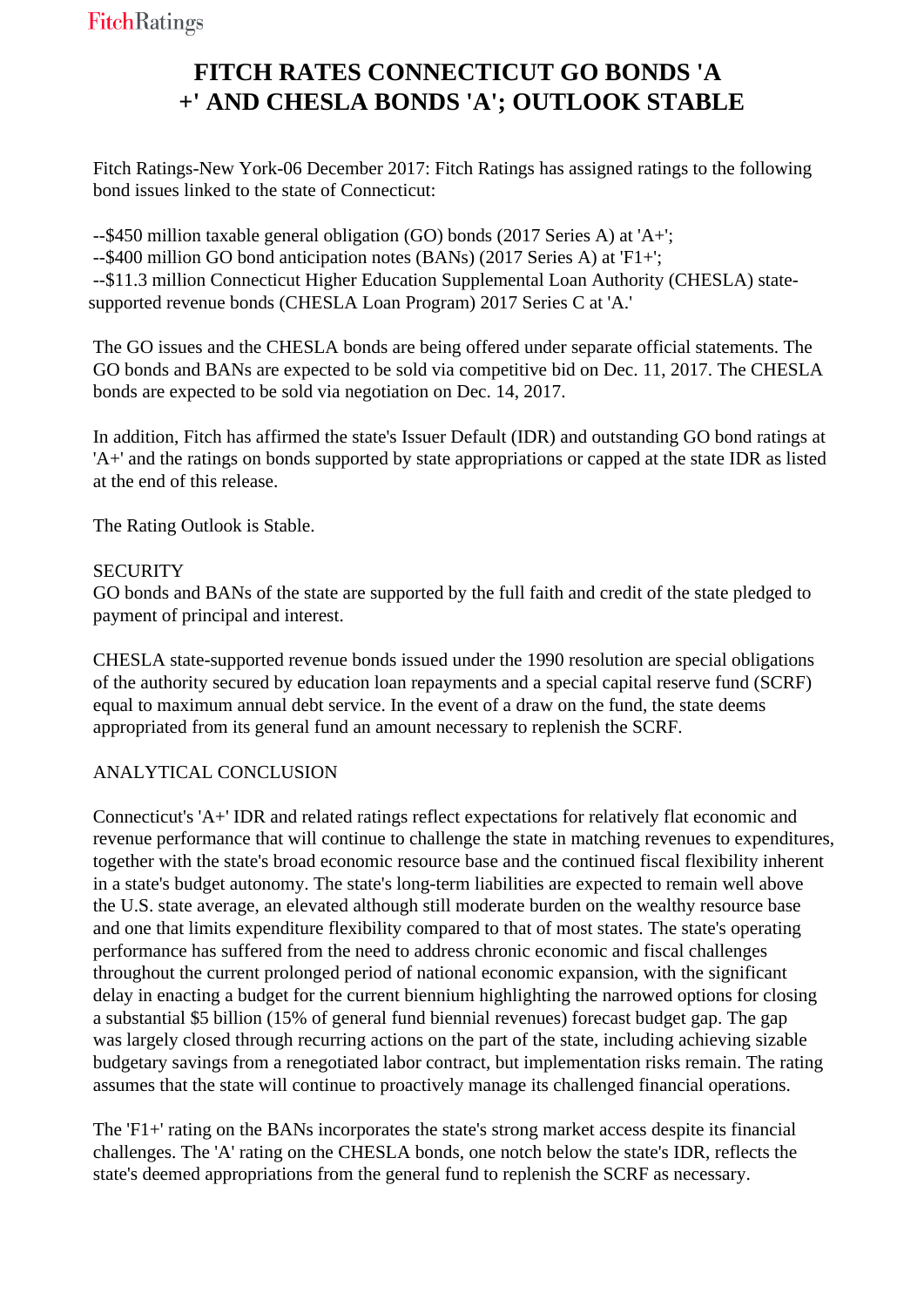#### Economic Resource Base

 Connecticut has a wealthy, mature and diverse economy anchored by a large finance sector and important manufacturing and education and health sectors. The impact of the Great Recession in Connecticut was severe and the economic and revenue recovery has been very slow compared to previous economic cycles. Over 2012-2016, employment in the state rose at roughly half of the pace enjoyed by the nation, and current employment remains below the pre-recession peak. The state forecast is for fairly weak employment growth over the next several years. The state is the wealthiest in the U.S. as measured by per capita personal income, although aggregate personal income gains have trailed the nation and key finance and manufacturing sectors are experiencing only modest growth after the retrenchment of recent years.

# KEY RATING DRIVERS

#### Revenue Framework: 'a'

 Tax revenues are diverse, although the largest tax revenue source, personal income tax (PIT), is subject to considerable cyclicality. Sales, corporate income, transportation and gaming taxes serve to further diversify the tax base. Baseline growth of taxes has been marginal, requiring tax policy changes to boost revenues, and modest future economic growth will continue to constrain resources. The state has unlimited legal ability to levy taxes.

## Expenditure Framework: 'aa'

 Connecticut's natural pace of spending growth is expected to be higher than that of revenues given projections for weak growth in revenues. The state has consistently demonstrated the ability to cover its comparatively high fixed costs, including making full actuarial contributions to pensions, and benefits from the large degree of budget autonomy common to states.

## Long-Term Liability Burden: 'a'

 The burden of debt and unfunded pension liabilities in relation to resources is elevated and among the highest for a U.S. state but still considered moderate. Net tax-supported debt consists primarily of GO and transportation borrowings, with much of GO borrowing undertaken on behalf of local schools. Unfunded pensions are more significant, with recent reforms providing budgetary savings but raising the unfunded liability.

## Operating Performance: 'a'

 Gap-closing capacity remains strong but its robustness has been reduced by the state's modest economic growth during the current national economic expansion and the resulting repeated need for gap-closing actions. In contrast to prior recoveries, the state has been unable to rebuild reserve balances and has continued to increase taxes and cut spending throughout the expansion, reducing its means to tackle future cyclical budgetary challenges. Expenditure adjustments in the recently enacted budget demonstrate the state's commitment to balance operations but out-year budget gaps remain an issue to be addressed. Frequent revenue reforecasting allows the state to identify revenue underperformance and quickly implement corrective actions.

## RATING SENSITIVITIES

 MAINTAINING FISCAL RESILIENCE: The rating is sensitive to the state's ability to rebalance financial operations to its current economic profile in a manner consistent with the current rating level.

## CREDIT PROFILE

 Connecticut has a diverse, mature and wealthy economic base, with flat to modestly declining population trends and an aging demographic profile. In contrast to past economic expansions, the state's performance in the current expansion has been unusually slow and uncertain. The state projects positive medium-term economic growth but at rates below the nation's.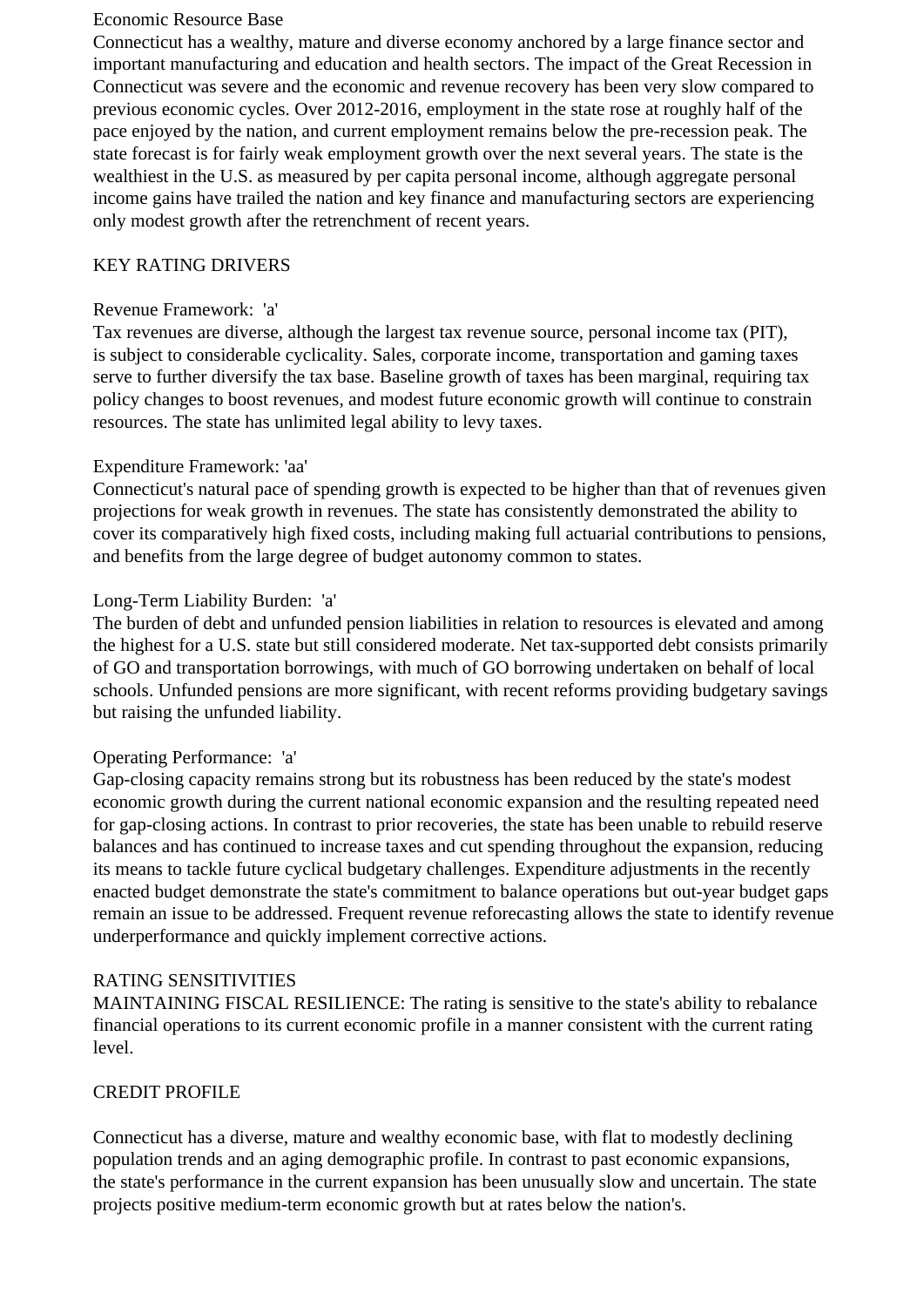Employment gains through much of the recovery have been well below national averages and slower than past recoveries; through October 2017, the state regained 73% of jobs lost in the Great Recession compared to a national average of 199%. Rates of recovery have also varied across the state's larger metropolitan regions - from 111% of jobs regained in the New Haven region to 35% in Waterbury. The finance sector, with important banking and investment activity in the southwestern part of the state and insurance activity in Hartford, saw sizable employment losses through the recession and well into the recovery. These areas have now almost fully recovered employment lost in the recession.

 The state's large and sophisticated manufacturing sector has seen relatively flat employment since steep recessionary losses ended, although important defense-related manufacturing anchors the sector and may bring future gains. Tourism has grown in importance over time, but prospects for the state's gaming resorts are more uncertain given rising competition in neighboring states. The opening of a state-approved third tribal casino, which could stem revenue losses to venues outside the state, is not expected for at least 18 months. The state's unemployment rate has historically run below the U.S. rate, but has exceeded the nation since 2012. Personal income per capita ranks highest among the states, at 141% of the national level, and aggregate personal income growth continues, albeit at rates below the nation.

#### Revenue Framework

 Tax revenues for general fund needs are diverse, with PIT, corporate income and sales taxes serving as the primary tax sources. PIT receipts, particularly those derived from non-withholding, are particularly important but their volatility has had a negative impact on the state's financial position. The separate transportation fund receives a range of transportation-related receipts as well as resources from the general fund.

 Historical growth in the state's revenues, after adjusting for the estimated impact of tax policy changes, has been well below the pace of national GDP growth, and below inflation, due to contractions in the important financial services sector as well as the maturity of the state's economy that includes an older, more slowly-growing demographic profile. Based on the state's November 2017 consensus revenue estimate (CRE), tax policy changes in the enacted budget contribute to a revised 4.6% boost in revenue growth in fiscal 2018 from fiscal 2017 with 2.1% growth now needed to meet the forecast used to enact the budget in fiscal 2019. These increases are followed by a sharp 5.9% forecast drop in fiscal 2020 as nonrecurring revenue actions fall off, the hospital tax is automatically reduced, and sales tax revenue sharing through the municipal revenue sharing account is restored; these current law measures could be reversed by future legislatures to maintain general fund revenues at the higher level.

 The state has unlimited legal ability to raise tax revenues. Tax rate competitiveness is more of a factor in Connecticut than in some other states due to its relatively small size for a state and its proximity to neighboring states' urban employment centers. Transportation revenues, while statutorily dedicated for transportation needs, have been subject in the past to frequent diversion for general operations. Positive support for a measure that will appear on the November 2018 ballot would amend the state constitution to restrict the state transportation fund solely to transportation purposes.

#### Expenditure Framework

 As with many smaller states, Connecticut's scope of spending is very broad, with the state responsible for delivering or funding numerous services normally handled at the local level. Formula funding for local schools and subsidies for higher education highlight the state's role in education, which extends as well to making teacher pension contributions and funding school capital. Municipal aid is also significant, although previously shared sales tax revenue was suspended in the enacted biennial budget. Municipal aid will instead be funded through a number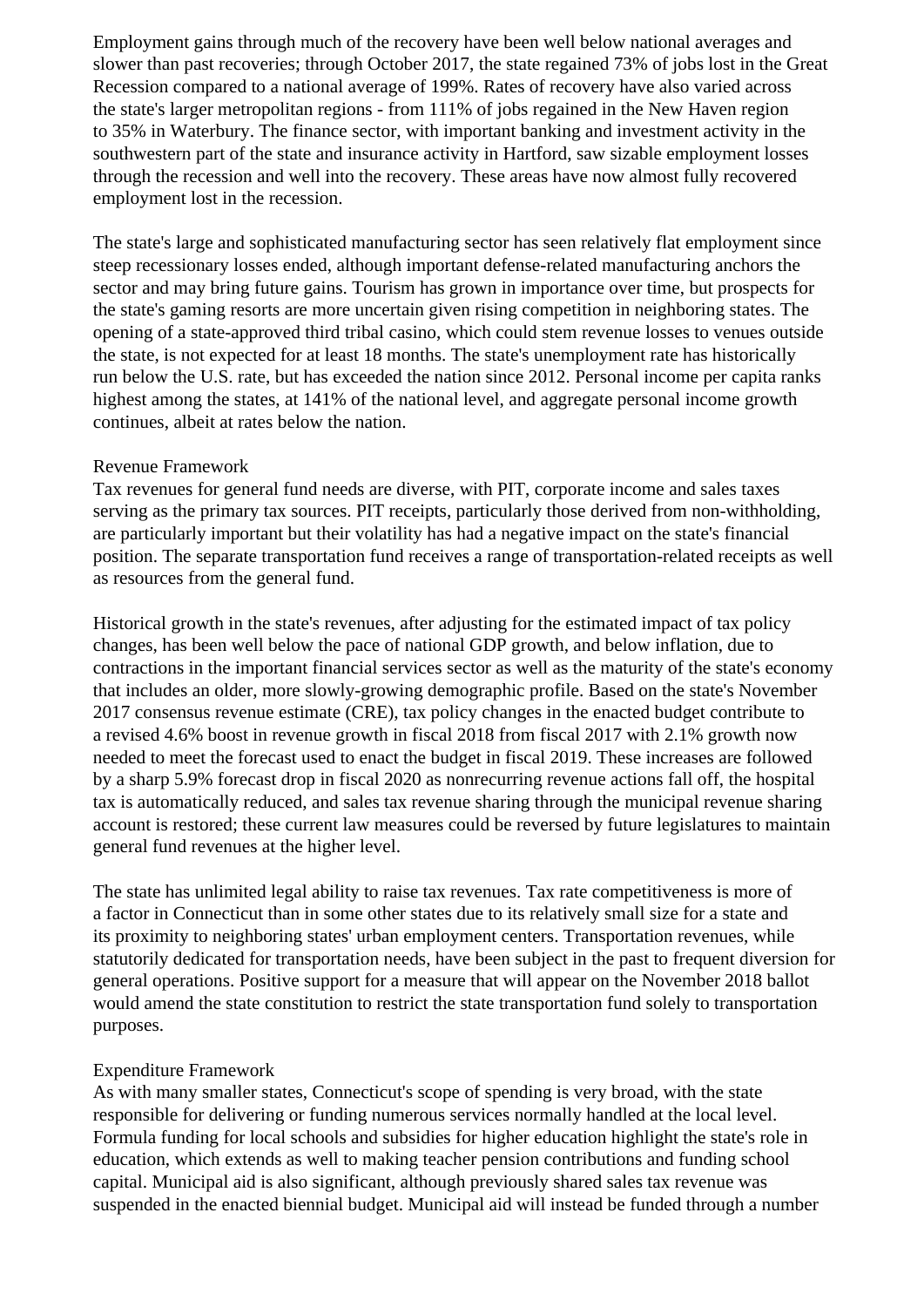of targeted grants coming directly from the general fund, including to the financially troubled city of Hartford.

 Fitch expects that spending growth, absent policy actions, will be ahead of comparatively weak natural revenue growth, and require regular budget adjustments to ensure ongoing balance.

 The state retains solid ability to cut spending despite successive budgetary adjustments during the current and last biennia. Statute requires swift response in the event of forecast underperformance, either through rescissions, allotment cuts, or with legislative concurrence, depending on the size of the projected deficit. The state partly addressed a \$5 billion (15% of 2018-2019 baseline revenue) forecast budget gap with savings from a renegotiated contract with the state's employee bargaining agent coalition (SEBAC), providing one of the largest recurring actions. The renegotiated contract included three years of wage freezes followed by two years of increases, healthcare plan revisions, increased state employee retirement system (SERS) pension contributions from employees, a revised cost of living formula for retirees, and a new hybrid defined benefit/defined contribution retirement tier for all new SERS employees. The state estimates savings of \$700 million beginning in fiscal 2018, escalating over time.

 The annual savings somewhat reduce the state's operating flexibility, as the new agreement extends the length of the existing SEBAC agreement for pension and healthcare benefits from fiscal 2022 to fiscal 2027 and provides layoff protection through June 30, 2021 for existing employees. The wage agreement remains in effect through fiscal 2021. As a result, Fitch believes that absent new revenue initiatives through fiscal 2021, actions to address an unforeseen economic or financial downturn could be limited to programmatic reductions or shifts in municipal aid.

 The state's relatively high carrying costs of over 19% in fiscal 2016, compared to a U.S. state median of 5%, continues to constrain policy options. The metric includes debt service for GO bonds issued for school construction, past deficit borrowing, and conversion to GAAP budgeting, as well as full actuarial contributions toward paying down its unfunded pensions. While not included in the enacted budget, the governor's proposal for municipal contributions toward the employer share of teachers' pension costs points to one potential area for future offset to carrying costs. Expected positive impact on the carrying cost metric in future years from pension and employee and retiree health care savings provided in the new SEBAC agreement is partly offset by the state's new commitment to match the 3% employee contribution to the state's OPEB trust fund; this contribution totals \$120 million in fiscal 2018.

 Spending for Medicaid remains a key fiscal challenge for Connecticut, one that is common to all U.S. states, and the nature of the program as well as federal government rules limit the states' options in managing the pace of spending growth. In other major areas of spending such as education, CT is able to more easily adjust the trajectory of growth. Federal action to revise Medicaid's programmatic and financial structure, including a basic restructuring of federal Medicaid funding to a capped amount, remains a possibility. Whether a change in Medicaid funding has consequences for Fitch's assessment of a state's credit quality would depend on the state's fiscal response to those changes. Responses that create long-term structural deficits or increased liability burdens could negatively affect both the expenditure framework assessment and the IDR.

## Long-Term Liability Burden

 As of Nov. 1, 2017, Connecticut's long-term liability burden for debt and pensions adjusted to a 6% return assumption on pensions, at 26.7% of 2016 personal income, is amongst the highest for a U.S. state. It remains an elevated but still moderate burden on resources and the state continues to contribute full actuarial contributions to its pensions. Net tax-supported debt alone totals \$23.7 billion, or 9.5% of 2016 personal income. Over 70% of net tax-supported debt is GO, a large share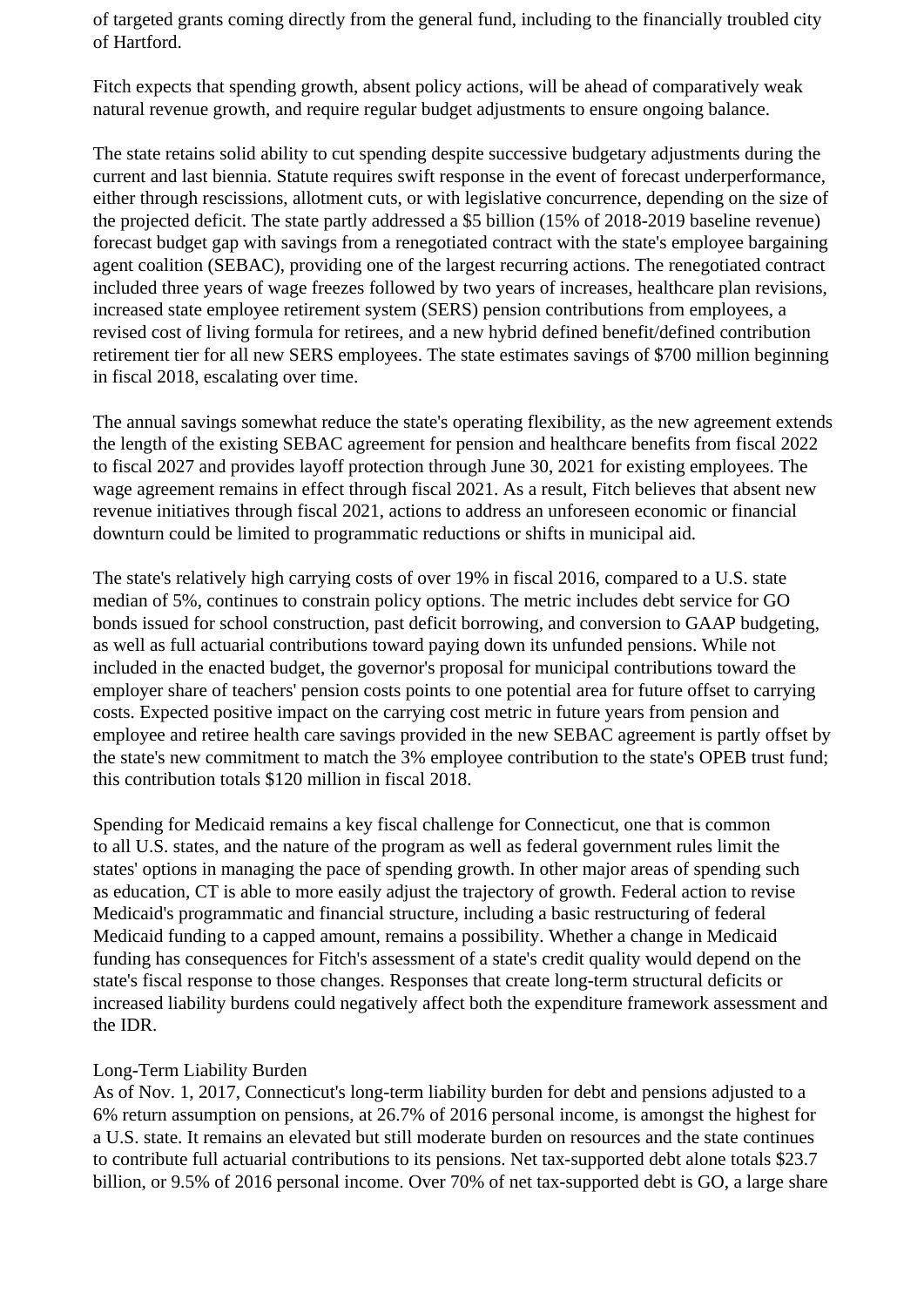of which has been issued for local school capital needs. GO borrowing includes \$2.3 billion in pension bonds issued in 2008 to improve the funded ratio of the teachers retirement fund (TRF).

 Both of the state's two major pension systems, covering state employees (SERS) and teachers, have relatively low funded ratios driven by weak contribution practices in the past; both plans have now received full annual actuarial determined contributions for many years, the TRF under a covenant linked to the GO pension bonds. A December 2016 memorandum of understanding for SERS shifted to the more conservative entry-age cost method for calculating contributions, extended the state's closed amortization period, and lowered the return assumption to 6.9%. These actions, which produced budgetary savings, resulted in raising the liability to reflect a far more realistic return assumption while lowering the risk that future investment loss could lead to a spike in contributions.

 The recently approved SEBAC agreement increases employee pension contributions for all existing SERS members, revises the COLA formula and timing for post-2022 SERS retirees, and creates a new hybrid defined benefit/defined contribution retirement tier for all new SERS employees. In conjunction with agreed-to wage freezes, the modifications provide for a modest improvement in SERS's funded ratio. The agreement also provides for significant savings through revisions to the healthcare plan design and premium cost sharing arrangement for current employees. The state's healthcare actuary estimates a reduction in the OPEB liability from \$20.9 billion projected as of June 30, 2017 to \$15.6 billion as a result of the agreement, a reduction of 25%.

#### Operating Performance

 Fitch views Connecticut as having still strong gap-closing capacity, but this capacity has been reduced in recent biennia due to the state's comparatively weak economic and revenue performance. Expenditure and revenue actions, particularly expenditure cuts, remain the state's primary sources of financial resilience given the relatively low balance of the budget reserve fund (BRF), equal to 1.2% of fiscal 2017 net revenues. Tax rate increases adopted in recent biennial budgets, together with the likely passage of federal tax policy changes, could make further increases more challenging. Financial resilience is supported by multiple revenue monitoring mechanisms, including consensus forecasting, and disciplined mechanisms to respond to identified budgetary weakness.

 Recent budgetary challenges have been driven by revenue underperformance, particularly in the non-withholding component of PIT collections, although the state took extensive administrative and legislative actions first to narrow the gaps before relying on reserves. Draws on the BRF balance were used to close ending deficits of \$113 million in fiscal 2015, \$170 million in fiscal 2016, and \$23 million in fiscal 2017. The draw in fiscal 2017 was much less than forecast as the state implemented across-the-board personnel savings, reduced municipal and education funding, and reduced sales and use tax transfers to locals to address a May 2017 forecast budget gap of \$390 million. The current \$213 million BRF balance is well below the nearly \$1.4 billion peak in fiscal 2009 and prospects for significant additions are uncertain despite recent legislative action to bolster future balances.

 Included in the enacted budget for the 2018-2019 biennium is a provision to deposit all revenue from estimated and final PIT payments in excess of \$3.15 billion to the BRF; the state received \$3.16 billion in fiscal 2017. If the BRF reaches a balance of 15% of net general fund appropriations, no additional deposits are required. Notwithstanding this provision, funds continue to be available from the BRF to cure a prior fiscal year deficit or if estimated general fund revenues decline by 1% or more from the forecast used to enact the budget. Future legislation can also assign surplus balances to other uses. Fitch recognizes the intent of the state to bolster balances in the BRF and remove some of the cyclicality of PIT collections from the general fund although the timing of additional deposits is uncertain.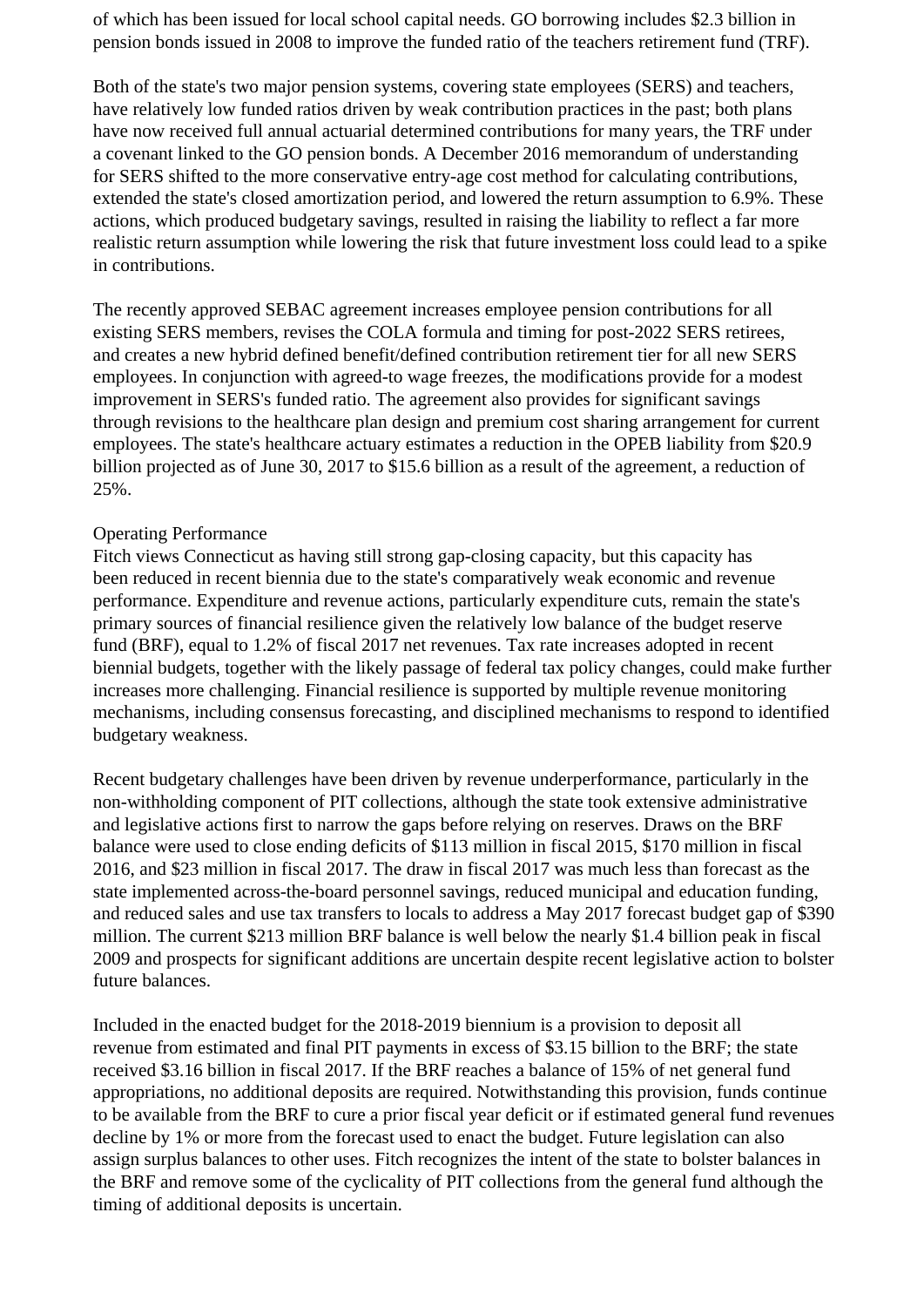Despite the challenges posed by its slow recovery from the Great Recession, the state's fiscal management has generally improved in recent biennia, with a greater reliance on structural solutions and continued full actuarial pension contributions. Nonetheless, the state was challenged to close the budget gap projected for the current biennium and discord between the governor and legislature resulted in a lengthy stalemate, with a final budget enacted four months into fiscal 2018. The gap was largely closed through recurring actions but leaves the state with several issues to be addressed in subsequent budgets. Expirations on taxes, the restoration of sales tax municipal revenue sharing and the continued deferral of contractually agreed upon appropriations to correct a longstanding GAAP deficit will weigh on the state in future years. Appropriations to amortize the GAAP deficit were pledged in a 2014 bond issue whereby the state covenanted to amortize this deficit, now at \$680 million, by fiscal 2028.

 Along with relatively high fixed costs, the state has carried the burden of deficit notes issued during the last downturn, in contrast to past recoveries when surging tax receipts allowed past deficit notes to be repaid early and the BRF balance to be rebuilt. The outstanding deficit notes are scheduled to be fully repaid on Jan. 1, 2018, providing closure to this obligation.

## Current Financial Operations

 The enacted 2018-2019 general fund biennial budget provides for \$18.7 billion in appropriations for fiscal 2018 and \$18.8 billion for fiscal 2019. The fiscal 2018 budget funds growth of 5.4% from fiscal 2017. Notable policy actions in the enacted budget include personnel savings under the new SEBAC agreement for wages, pension, healthcare and OPEB, a suspension of sales tax revenue sharing with municipalities which is replaced by direct grants from the general fund, an increase in cigarette taxes, and an increase in the hospital provider tax to leverage additional federal Medicaid reimbursement that requires the pending assent of the federal government.

 The enacted budget was based on a revenue growth forecast of 5.9% in fiscal 2018 and 0.9% in fiscal 2019 that incorporates the policy actions. The state's November 2017 CRE forecast lowered anticipated revenues by \$227 million to incorporate PIT and sales tax reallocations and shortfalls and a large decline in federal grants. Incorporating prior state balances and updated expenditures, the state now forecasts a \$203 million (just over 1%) operating deficit for the current fiscal year and will propose a deficit mitigation plan to eliminate the deficit in the near future.

 Nonrecurring actions in the enacted budget combined with the automatic restoration of municipal sales tax revenue sharing and an automatic reduction in the hospital provider tax contribute to the legislative Office of Fiscal Analysis' projection for out-year general fund budget gaps in fiscal years 2020 through 2022 of \$1.9 billion, \$2.7 billion, and \$3.2 billion, respectively. While noting that some of the automatic actions embedded in current law may prove less controversial to adjust, Fitch believes the state will find it challenging to provide solutions to these gaps.

## Related Ratings

 Fitch has affirmed the following ratings that are supported by state appropriations or otherwise capped at the state IDR, as follows:

 --Approximately \$5 billion in outstanding special tax obligation bonds issued for transportation purposes, both senior and subordinate lien, at 'A+';

 --University of Connecticut state debt service commitment bonds, subject to annual appropriation, at 'A';

 --CHESLA state supported revenue bonds payable from special capital reserve funds, subject to annual appropriation, at 'A';

 --Capital City Economic Development Authority appropriation-backed parking and energy fee revenue bonds, series 2004B and 2008D at 'A';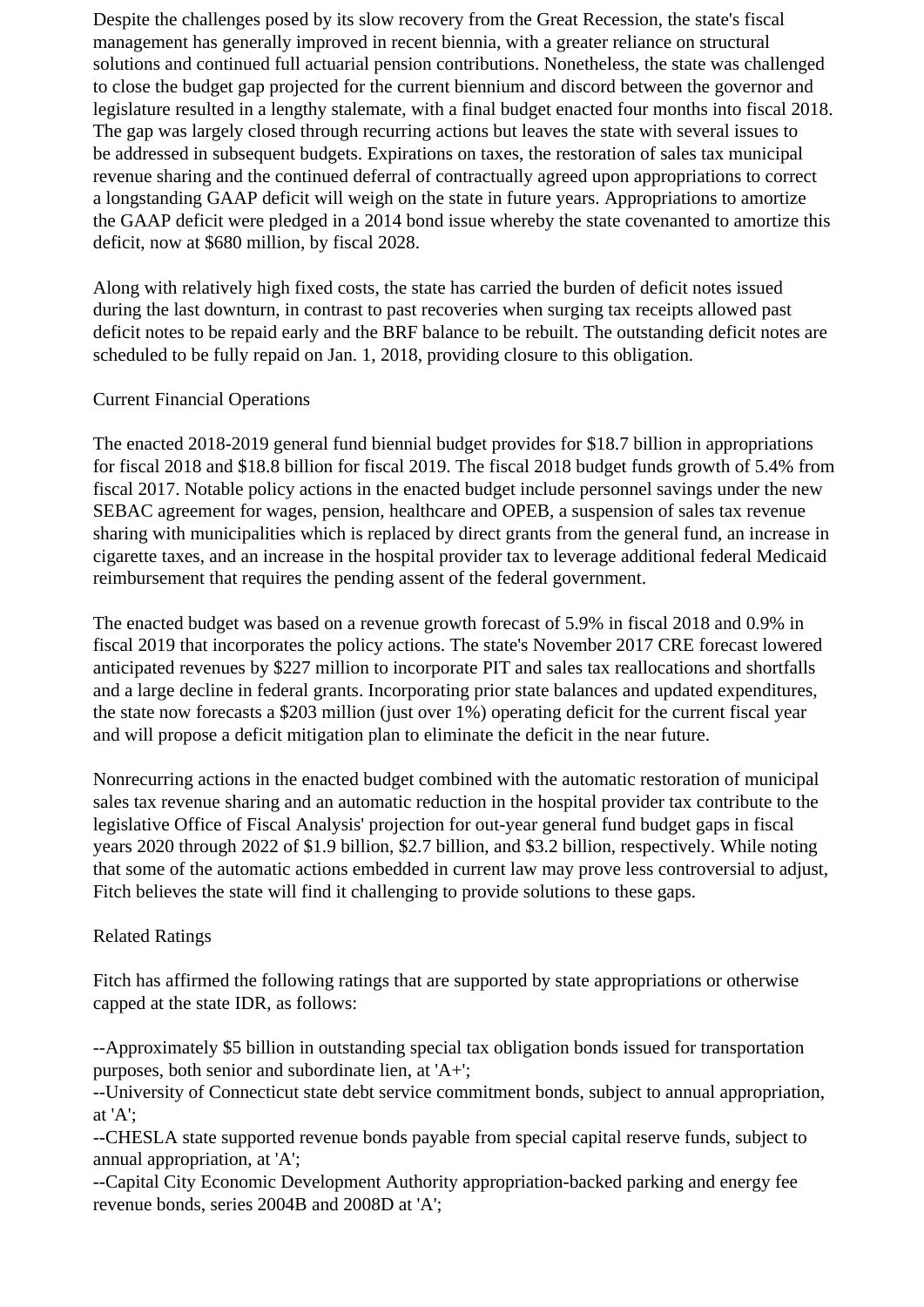--Connecticut Development Authority and Connecticut Innovations appropriation-backed general fund obligation bonds, series 2004A, 2006A and 2014A at 'A'; --Connecticut Development Authority appropriation-backed general obligation bonds, series 2004B, at 'A-'.

Contact:

 Primary Analyst Marcy Block Senior Director +1-212-908-0239 Fitch Ratings, Inc. 33 Whitehall Street New York, NY 10004

 Secondary Analyst Douglas Offerman Senior Director +1-212-908-0889

 Committee Chairperson Laura Porter Managing Director +1-212-908-0575

 In addition to the sources of information identified in Fitch's applicable criteria specified below, this action was informed by information from Lumesis and InvestorTools.

 Media Relations: Sandro Scenga, New York, Tel: +1 212-908-0278, Email: sandro.scenga@fitchratings.com.

Additional information is available on www.fitchratings.com

 Applicable Criteria U.S. Public Finance Short-Term Debt Rating Criteria (pub. 01 Nov 2017) https://www.fitchratings.com/site/re/905637 U.S. Public Finance Tax-Supported Rating Criteria (pub. 31 May 2017) https://www.fitchratings.com/site/re/898466

ALL FITCH CREDIT RATINGS ARE SUBJECT TO CERTAIN LIMITATIONS AND DISCLAIMERS. PLEASE READ THESE LIMITATIONS AND DISCLAIMERS BY FOLLOWING THIS LINK: HTTPS://WWW.FITCHRATINGS.COM/UNDERSTANDINGCREDITRATINGS. IN ADDITION, RATING DEFINITIONS AND THE TERMS OF USE OF SUCH RATINGS ARE AVAILABLE ON THE AGENCY'S PUBLIC WEB SITE AT WWW.FITCHRATINGS.COM. PUBLISHED RATINGS, CRITERIA, AND METHODOLOGIES ARE AVAILABLE FROM THIS SITE AT ALL TIMES. FITCH'S CODE OF CONDUCT, CONFIDENTIALITY, CONFLICTS OF INTEREST, AFFILIATE FIREWALL, COMPLIANCE, AND OTHER RELEVANT POLICIES AND PROCEDURES ARE ALSO AVAILABLE FROM THE CODE OF CONDUCT SECTION OF THIS SITE. DIRECTORS AND SHAREHOLDERS RELEVANT INTERESTS ARE AVAILABLE AT HTTPS://WWW.FITCHRATINGS.COM/SITE/ REGULATORY. FITCH MAY HAVE PROVIDED ANOTHER PERMISSIBLE SERVICE TO THE RATED ENTITY OR ITS RELATED THIRD PARTIES. DETAILS OF THIS SERVICE FOR RATINGS FOR WHICH THE LEAD ANALYST IS BASED IN AN EU-REGISTERED ENTITY CAN BE FOUND ON THE ENTITY SUMMARY PAGE FOR THIS ISSUER ON THE FITCH WEBSITE.

Copyright © 2017 by Fitch Ratings, Inc., Fitch Ratings Ltd. and its subsidiaries. 33 Whitehall Street, NY, NY 10004. Telephone: 1-800-753-4824, (212) 908-0500. Fax: (212) 480-4435. Reproduction or retransmission in whole or in part is prohibited except by permission. All rights reserved. In issuing and maintaining its ratings and in making other reports (including forecast information), Fitch relies on factual information it receives from issuers and underwriters and from other sources Fitch believes to be credible. Fitch conducts a reasonable investigation of the factual information relied upon by it in accordance with its ratings methodology, and obtains reasonable verification of that information from independent sources, to the extent such sources are available for a given security or in a given jurisdiction. The manner of Fitch's factual investigation and the scope of the third-party verification it obtains will vary depending on the nature of the rated security and its issuer, the requirements and practices in the jurisdiction in which the rated security is offered and sold and/or the issuer is located, the availability and nature of relevant public information, access to the management of the issuer and its advisers, the availability of pre-existing third-party verifications such as audit reports, agreed-upon procedures letters, appraisals, actuarial reports, engineering reports, legal opinions and other reports provided by third parties, the availability of independent and competent third- party verification